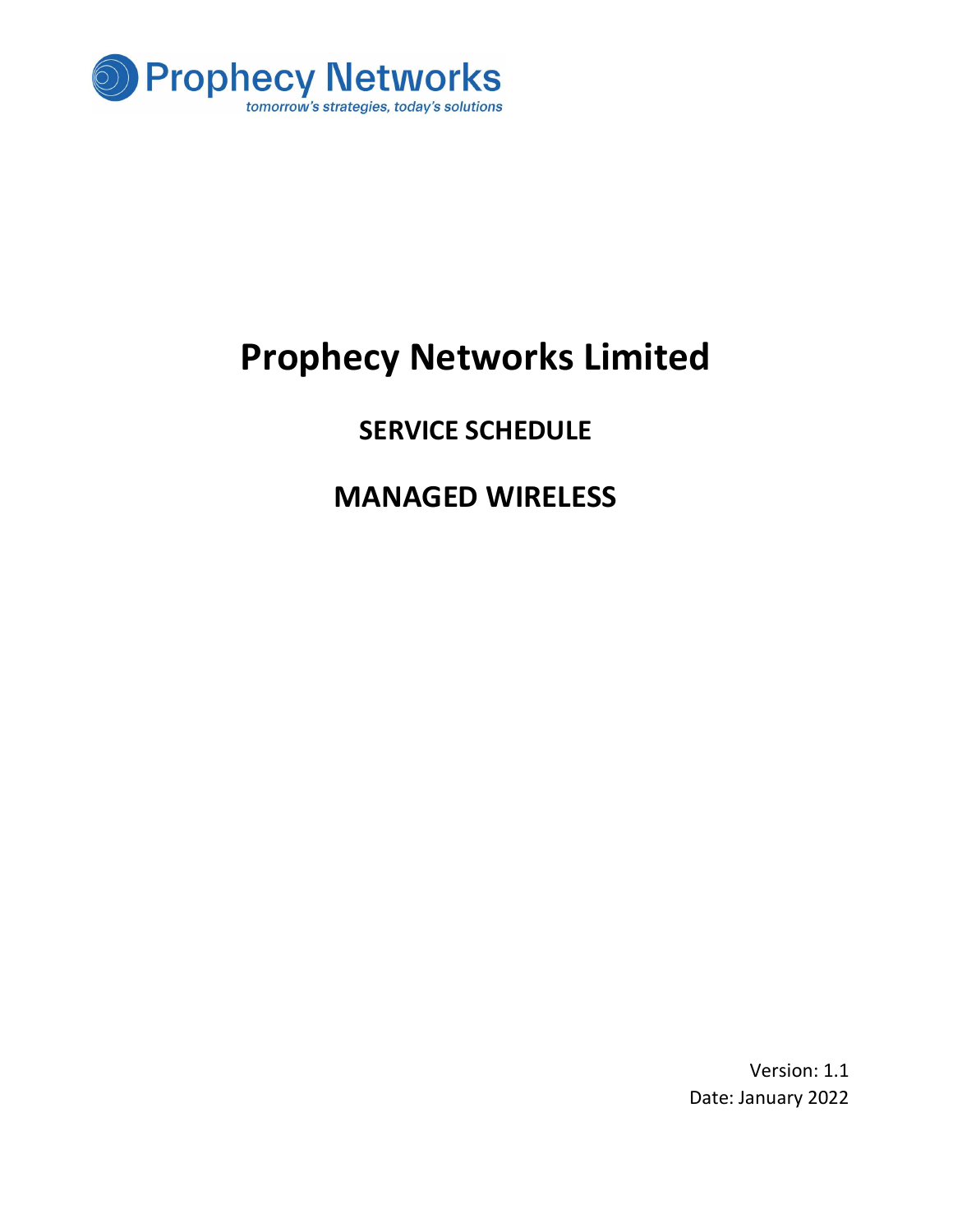

## Table of contents

Prophecy Networks Limited **Example 2018** 2019 12:00:00 Manual Accounts 2019 12:00:00 Manual Accounts 2019 12:00:00 Manual Accounts 2019 12:00:00 Manual Accounts 2019 12:00:00 Manual Accounts 2019 12:00:00 Manual Accounts 2

Level 5, 276-278 Lambton Quay PO Box 25-200 Wellington, 6011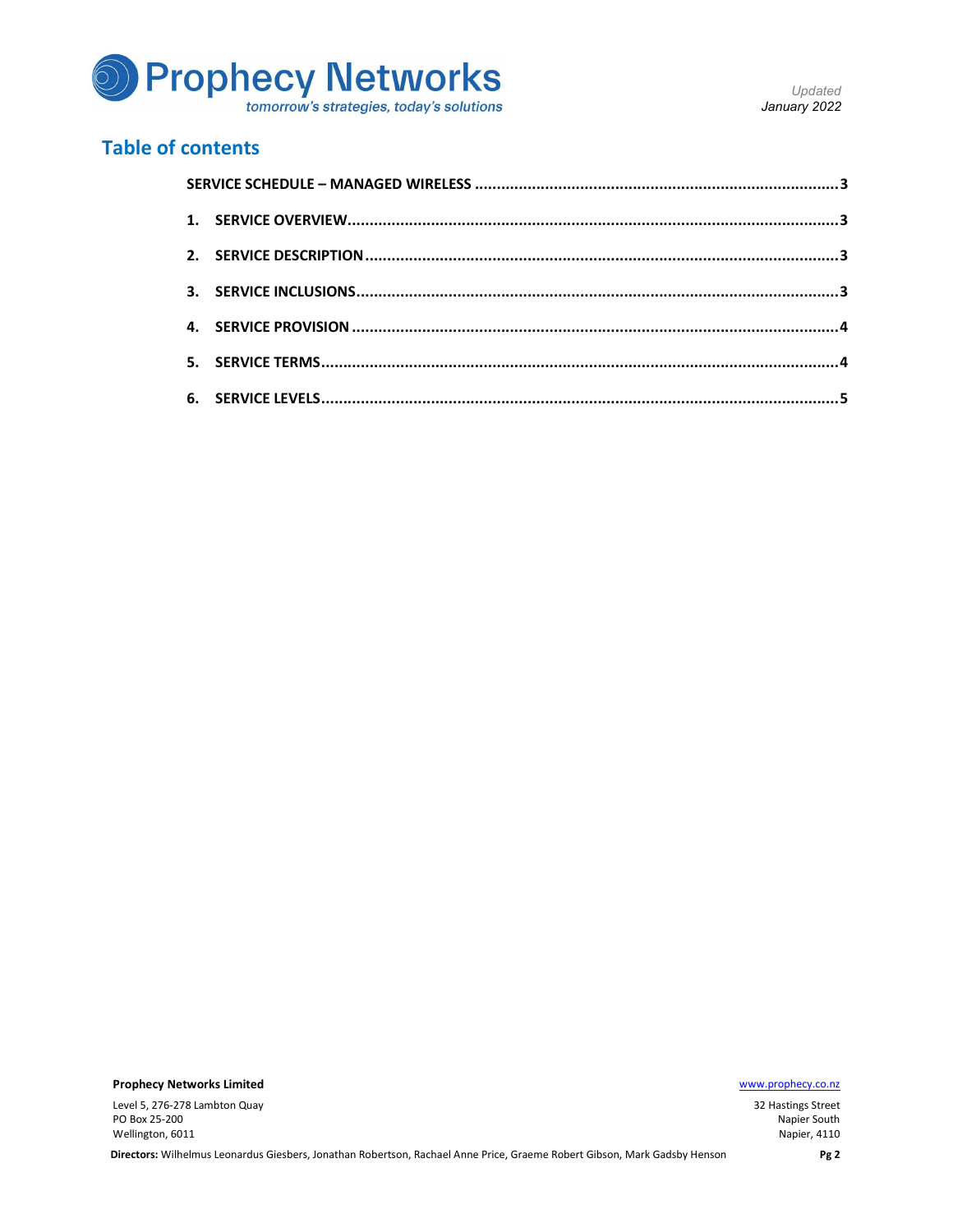

tomorrow's strategies, today's solutions

Updated January 2022

# SERVICE SCHEDULE – MANAGED WIRELESS

This Service Schedule forms part of the Agreement between your company and Prophecy Networks Limited and should be read in conjunction with Prophecy Networks' Business Customer Terms and Conditions which can be found at http://prophecy.co.nz/about/terms-conditions.html. In the event of any inconsistency between this Service Schedule and any other clause of the Agreement, this Service Schedule takes precedence.

# 1. SERVICE OVERVIEW

This agreement applies whenever Prophecy Networks Limited provides services of any kind or does anything else for our customers, except where a separate written agreement covers other services that Prophecy Networks Limited may provide.

Within this agreement, reference is made to "we" or "us" or "our" or "Prophecy Networks" for Prophecy Networks Limited providing services for you, "you" for the customer and "service" or "services" to cover all services and or hardware of any kind we provide and anything else we do.

# 2. SERVICE DESCRIPTION

The Prophecy Networks Managed Wireless service is a centrally managed Wi-Fi service. We provide and set up wireless access points to provide Wi-Fi coverage at each of the agreed premises.

The Managed Wireless service includes wireless network management through our centralised WLAN controller, monitoring and maintenance by network analysts as well as hardware options to suit your unique environmental needs.

The Managed Wireless service deployed does not include access to the internet. Access to the internet is typically provided via a broadband service offering and would form part of the overall agreement entered into with us.

The SLAs pertaining to this service are detailed in Section 4 of this schedule.

# 3. SERVICE INCLUSIONS

- 
- 
- The Managed Wireless service includes the following service-elements:<br>• Site survey and consultancy regarding placement of hardware and equipment.<br>• WLAN controller hosting and setup to manage installed access points.<br>• Co
	-
	-
	- Note: Outright purchase of all hardware can be offered if so required.<br>
	 Installation of Wireless Access Points.<br>
	 Software subscriptions for the WLAN and Access Points.<br>
	 Initial and ongoing configuration of Wireless A
	-
	- - o Simple support includes next business day response and return to base hardware warranty.
		- o Complex support includes 4-hour response and advanced hardware replacement warranty.

#### **Prophecy Networks Limited Water School School School School School School School School School School School School School School School School School School School School School School School School School School School**

Level 5, 276-278 Lambton Quay PO Box 25-200 Wellington, 6011

<sup>32</sup> Hastings Street Napier South Napier, 4110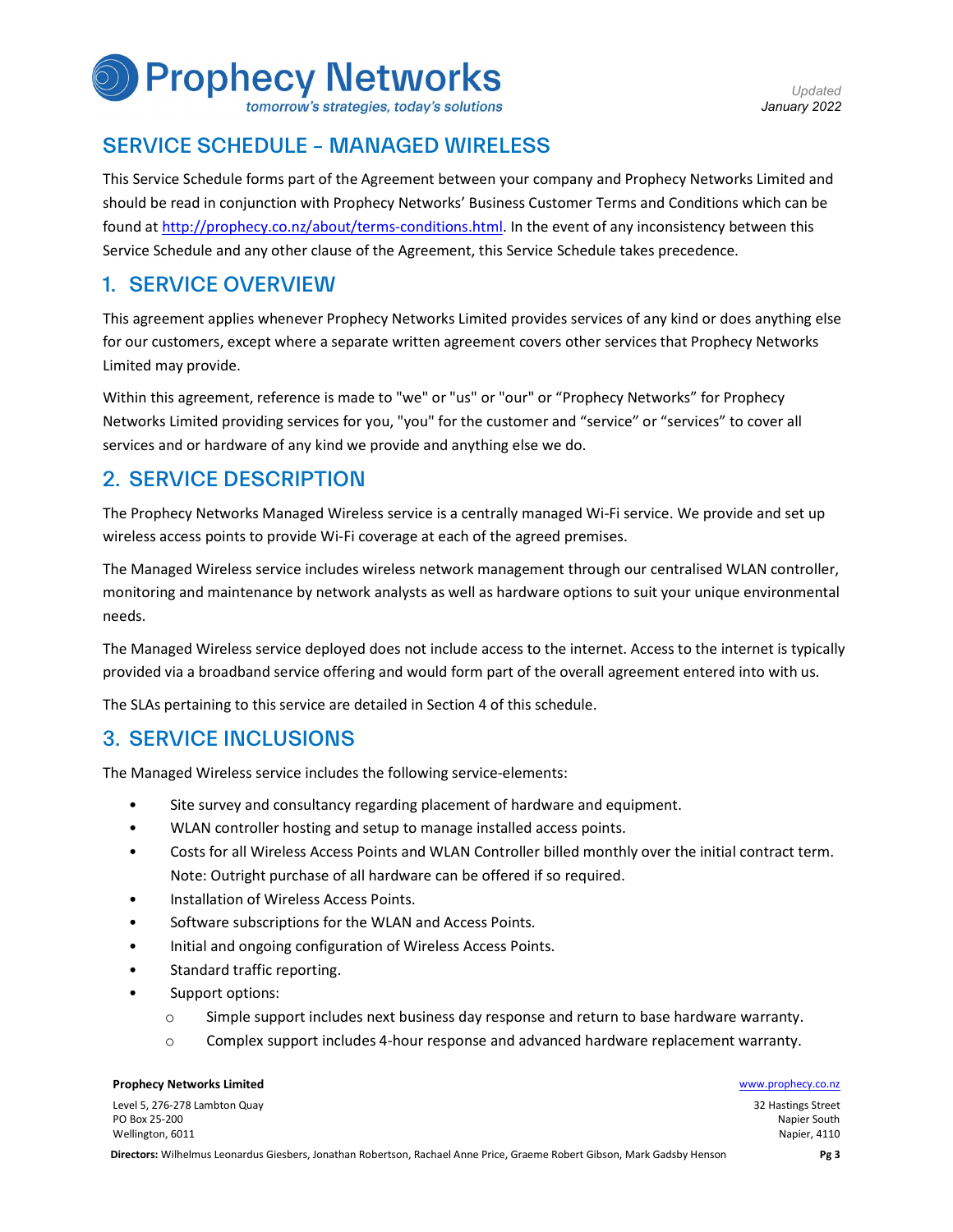

# 4. SERVICE PROVISION

The Prophecy Networks team will install the Managed Wireless equipment in your premises. Our team will configure the Wireless Access Points based on the agreed policies and configuration details in the Statement of Work.

We will provide formal communication upon completion of installation of the Managed Wireless service. Only at this stage will the operational and standard support processes come into effect.

# 5. SERVICE TERMS

- 5.1. The overall site audit and installation fees applied are determined by the number of sites and whether a remote or onsite installation is required. Following the site audit(s) additional work required in order to commence and complete the installation will be arranged by us, unless otherwise agreed to beforehand. for this to be done prior to the installation of your Managed Wireless service. The installation fees will be discussed and agreed to prior to the purchase of any equipment and / or commencement of installation and configuration.
- 5.2. In the event of cancellation of the service prior to completion and activation, you will become liable for any and all Prophecy Networks incurred costs, these being internally and from third party providers where applicable.
- 5.3. A separate statement of work for Managed Wireless deployment projects which includes any design, build, installation and/or project management fees will be provided.
- 5.4. Non-recurring fee(s) will be charged for any Service Requests received for changes to your system. Charges will apply to all Standard and Complex Service Request items detailed in section 6.2 of this Service Schedule. Charges for Service Requests will be charged based on the time and materials labour rates listed in your Service Agreement which will be agreed to between both parties prior to performing any work required.
- 5.5. Firmware and software updates associated with the service will be required at times. When these updates are required, formal communication will be provided at least 5 business days prior to the updates being implemented, except when the updates are to be used to resolve a service outage.
- 5.6. Customer requirements:
	- 5.6.1. Prior to commencement of service configuration, you are required to sign off the final Managed Wireless configuration of the service. Any change requests post the final configuration having been provided to us will be attended to as a Service Request.
	- 5.6.2. We will implement the security policies as detailed in your Managed Wireless configuration. Note: The establishment of these policies, including acceptable use and password security will remain your responsibility.
	- 5.6.3. Responsibility for the connection and configuration of devices to the Prophecy Networks Managed Wireless service will yours.

#### **Prophecy Networks Limited Water School School School School School School School School School School School School School School School School School School School School School School School School School School School**

Level 5, 276-278 Lambton Quay PO Box 25-200 Wellington, 6011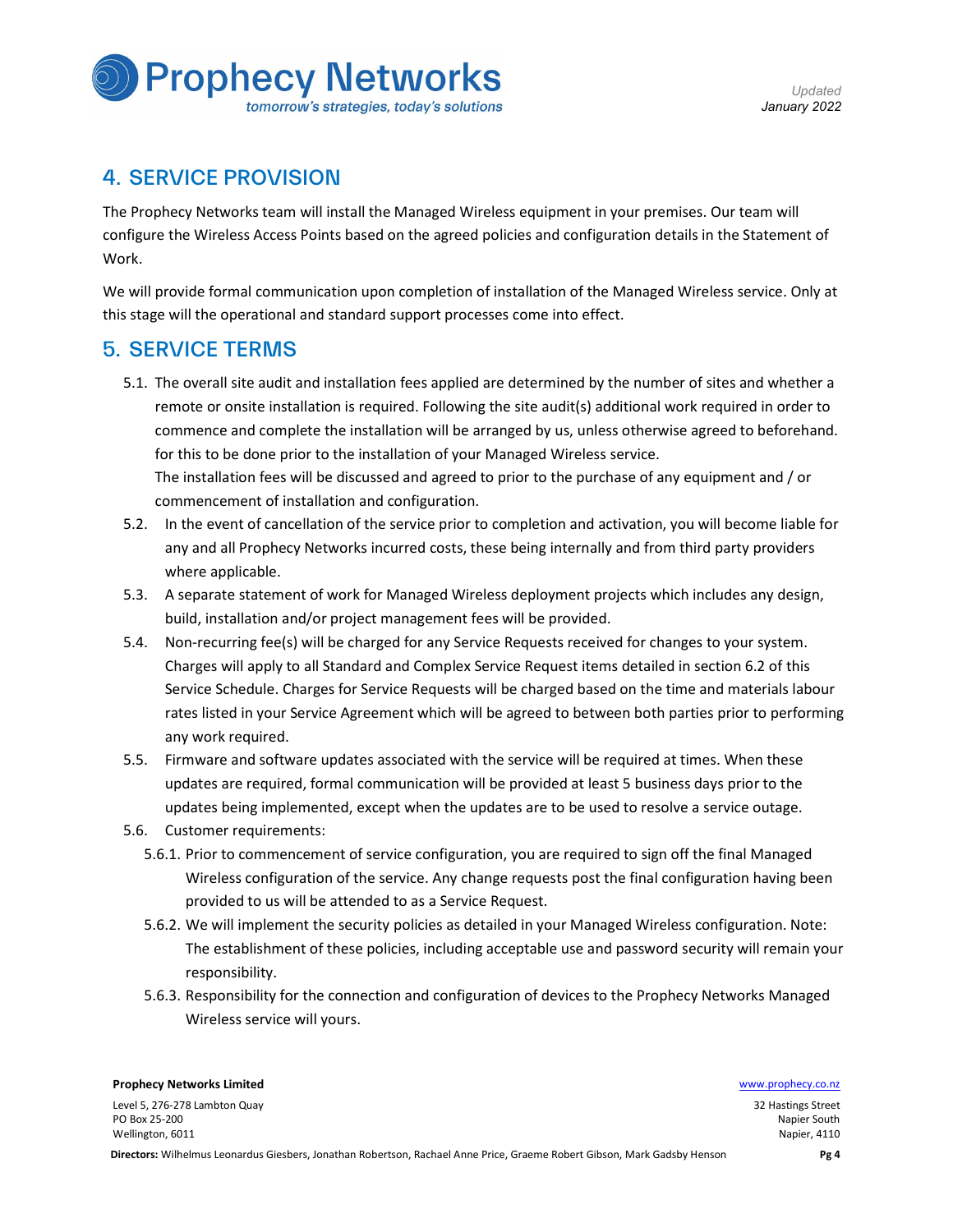

- 5.6.4. Unless Prophecy Network has been appointed to do so, the management and maintaining of LAN / WAN environment and equipment will remain the responsibility of the customer.
- 5.6.5. Additional cabling or hardware required to connect the Access Points can be provided by Prophecy Networks. The costs will be discussed and agreed to beforehand as these do not form part of the Managed Wireless service.

# 6. SERVICE LEVELS

### 6.1. Provisioning

Project dates for deployment and commencement of service will be provided by Prophecy Networks. The respective provisioning times start from the date that all requested information has been provided in order to design, build and provision the service.

Project dates are indicative only and actual provisioning times may change depending on factors such as:<br>• Managed Wireless hardware availability;<br>• Receipt of final approved configuration details and policy rules;<br>• Other

- 
- 
- 

Service Goals for the provisioning of and change requests of the Service as follows:

| <b>DESCRIPTION</b>                | <b>SERVICE GOALS</b><br>(BUSINESS DAYS) |
|-----------------------------------|-----------------------------------------|
| Simple Change Request             | 2 days                                  |
| <b>Standard Change Request</b>    | 3 days                                  |
| <b>Complex Change Request</b>     | 5 days                                  |
| Decommissioning / De-installation | 3 days                                  |

#### 6.2. Service Change Request

A service change request is any change to the provisioned service. Examples of service request types are as follows:

| 6.2.1. Simple changes                                                                                                                                          | 6.2.2. Standard changes                                                                                               | 6.2.3. Complex changes                                                                                                                                                                                                       |
|----------------------------------------------------------------------------------------------------------------------------------------------------------------|-----------------------------------------------------------------------------------------------------------------------|------------------------------------------------------------------------------------------------------------------------------------------------------------------------------------------------------------------------------|
| Change/reset password.<br>Change network (SSID) name.<br>Upgrade Wireless Access Point.<br>Any service change that is made<br>that takes less than 10 minutes. | Add WLAN.<br>٠<br>Change WLAN policy.<br>٠<br>Create a separate/new (SSID)<br>٠<br>network (e.g. Public and Internal) | Create additional report by using<br>٠<br>template<br>Add an additional Wireless<br>٠<br>Access Point.<br>Setup advanced authentication,<br>٠<br>ie EAP to customers Microsoft<br>NPS for Active Directory<br>Authentication |

#### **Prophecy Networks Limited Water School School School School School School School School School School School School School School School School School School School School School School School School School School School**

Level 5, 276-278 Lambton Quay PO Box 25-200 Wellington, 6011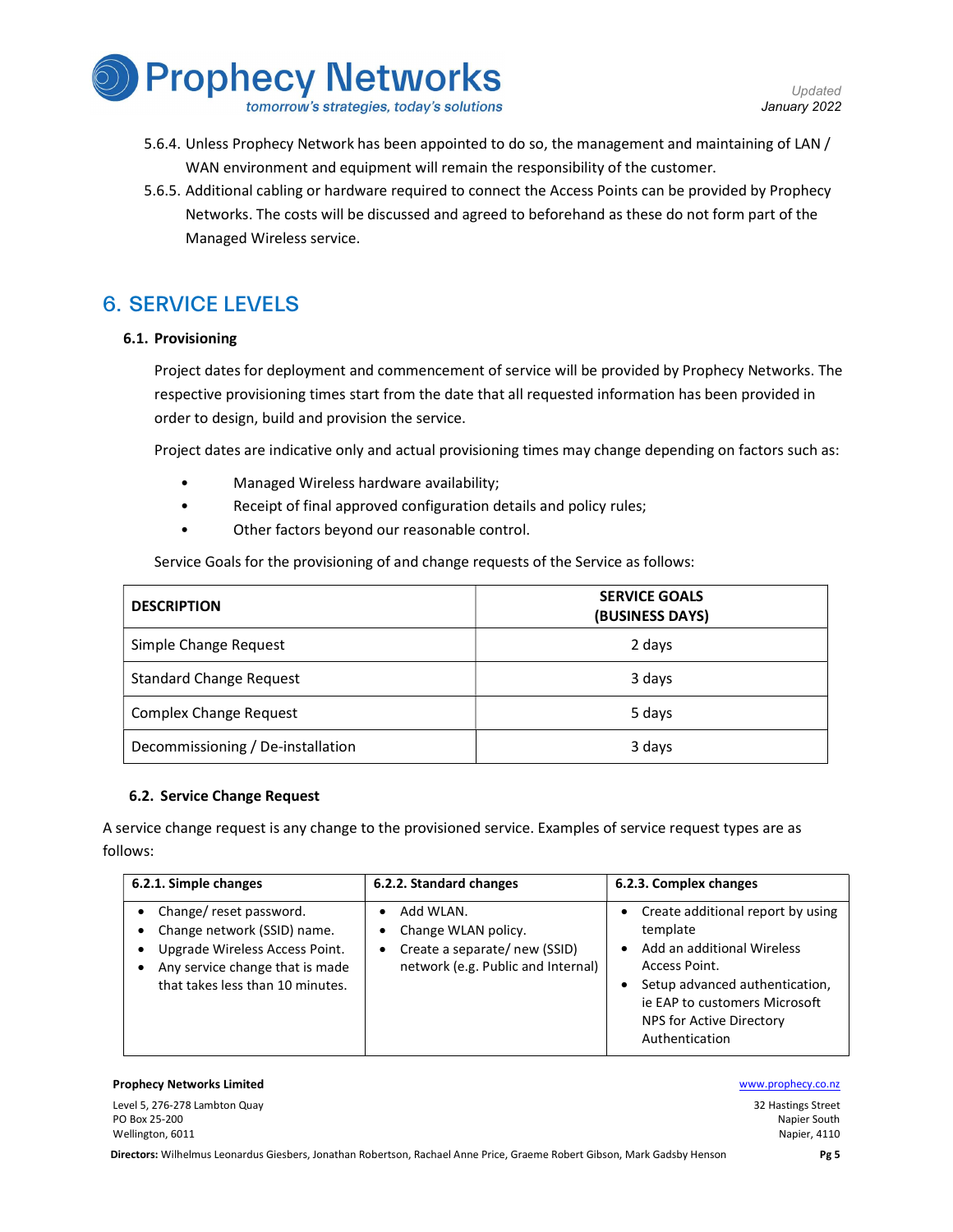**Prophecy Networks** 

tomorrow's strategies, today's solutions

Updated January 2022

#### 6.3. Service Assure

- Prophecy Networks will provide the Customer with access to our Helpdesk during standard support hours
- to record an Incident or Service Change Request relating to the Services.<br>Our Helpdesk will receive an Incident or Service Change Request from a Customer via email or phone.<br>Our Helpdesk is the primary point of contact for
- 
- related Incidents and Service Change Requests.<br>Perceived A1 and A2 Incidents MUST be reported to our Helpdesk by phone to ensure prompt attention
- and support.<br>All phone calls will be answered by a Prophecy Networks service agent who will record the Incident and
- assign a Priority.<br>Incident hierarchy as follows:

The target service assurance restoration levels cover;<br>
• response times<br>
• restoration targets<br>
• status updates

- 
- 
- 

| <b>SERVICE LEVEL</b>      | <b>SIMPLE SUPPORT</b><br><b>SERVICE GOAL</b> | <b>COMPLEX SUPPORT</b><br><b>SERVICE GOAL</b> |
|---------------------------|----------------------------------------------|-----------------------------------------------|
| Response time             | 24 hours                                     | 4 hours                                       |
| <b>Restoration target</b> | 48 hours                                     | 8 hours                                       |

- 
- **Response time** starts once a valid service fault notification has been received and ends:<br>• upon completion of diagnosis via automated systems<br>• once communication to customer advising fault has been identified has been s
- commenced to resolve the fault; or when a physical site visit requirement has been communicated

- 
- Restoration time commences upon receipt of a valid service fault report and ends:<br>
 once the Service is fully restored; or<br>
 once an interim repair is implemented allowing the service to be utilised.

- 
- 
- Status update in the form of advice received from Prophecy Networks;<br>• that work to resolve the fault has commenced;<br>• that an engineer will need to be on site to address service fault;<br>• alternatively, that progress has b

#### **Prophecy Networks Limited Water School School School School School School School School School School School School School School School School School School School School School School School School School School School**

Level 5, 276-278 Lambton Quay PO Box 25-200 Wellington, 6011

<sup>32</sup> Hastings Street Napier South Napier, 4110